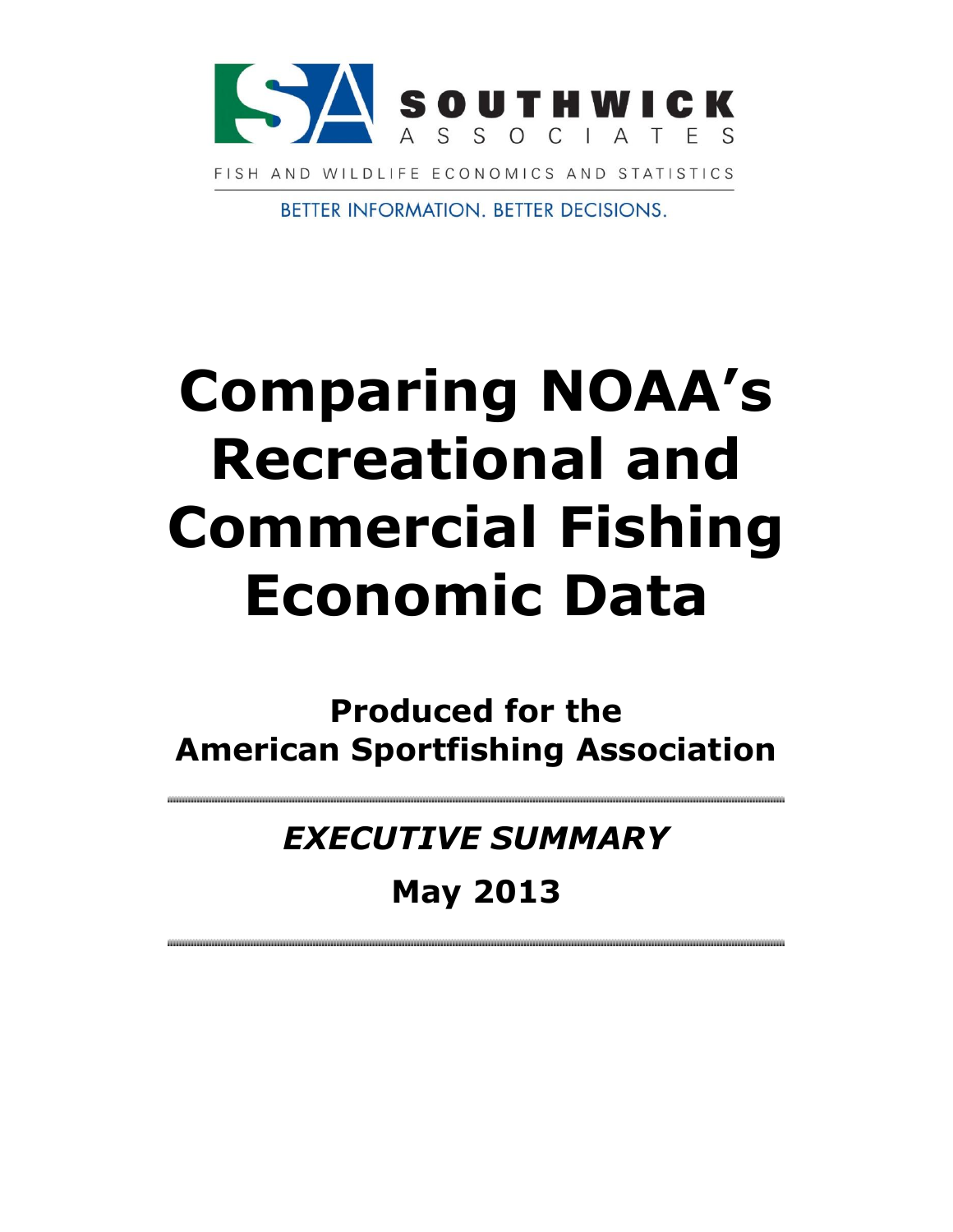## **Executive Summary**

In 2011 recreational anglers landed more than 204.9 million pounds of saltwater fish. $^{1,2}$  In pursuit of these fish, saltwater anglers spent \$26.8 billion on fishing tackle and equipment and trip-related goods and services. Including multiplier effects, their spending generated \$70.3 billion in economic output (sales), created \$32.5 billion in value-added growth and supported 454,542 jobs with \$20.5 billion in income.

Commercial fishermen in the U.S. landed 9.9 billion pounds of fin- and shellfish in 2011 valued at \$5.3 billion. Finfish represented 86 percent of the total commercial landings by weight and 49 percent of the total value, at 8.5 billion pounds and \$2.6 billion respectively.

Of the commercial sector's landings, 4.9 billion finfish pounds were the same species frequently targeted by recreational anglers, with a landed value of \$2.1 billion. Including multiplier effects along the entire value chain from harvesters to processors to final consumers, commercial finfish harvest of species also sought by anglers generated \$20.5 billion of economic output. This is the "sales impact," which is not to be confused with expenditures or retail sales. In addition, \$10.6 billion of value-added impacts and 304,611 jobs with  $$7.5$  billion of income were generated.<sup>3</sup>

| U.S.                            |                                                 |                                                 |                                                                                          |  |
|---------------------------------|-------------------------------------------------|-------------------------------------------------|------------------------------------------------------------------------------------------|--|
| <b>Impacts</b>                  | <b>All Recreational</b><br>Species <sup>4</sup> | <b>All Commercial</b><br><b>Finfish Species</b> | <b>Commercial Landings of</b><br><b>Finfish Species Also</b><br><b>Sought by Anglers</b> |  |
| Landings                        | 204,947,000                                     | 8,480,921,000                                   | 4,854,877,000                                                                            |  |
|                                 |                                                 |                                                 |                                                                                          |  |
| Value of Landings (Commercial)  |                                                 | \$2,582,567,000                                 | \$2,067,411,000                                                                          |  |
| Expenditures (Recreational)     | \$26,783,311,000                                |                                                 |                                                                                          |  |
| Economic Impacts:               |                                                 |                                                 |                                                                                          |  |
| Sales (total multiplier effect) | \$70,315,216,000                                | \$25,578,722,000                                | \$20,476,418,000                                                                         |  |
| Jobs                            | 454,542                                         | 380,513                                         | 304,611                                                                                  |  |
| Income                          | \$20,518,517,000                                | \$9,359,032,000                                 | \$7,492,143,000                                                                          |  |
| Value Added                     | \$32,471,761,000                                | \$13,299,298,000                                | \$10.646.426.000                                                                         |  |

#### **Table 1. Economic Impacts of Recreational and Commercial Fishing in the United States, 2011.**

*Commercial estimates include only finfish and excludes imports.*

## **Table 2. Economic Impacts of Recreational and Commercial Fishing in the United States per Pound of Fish Harvested, 2011<sup>5</sup> .**

| <b>Impacts</b>                  | All<br><b>Recreational</b><br><b>Species</b> | <b>All Commercial</b><br><b>Finfish Species</b> | <b>Commercial Landings of</b><br><b>Species Also Sought by</b><br><b>Anglers</b> |
|---------------------------------|----------------------------------------------|-------------------------------------------------|----------------------------------------------------------------------------------|
| Sales (total multiplier effect) | \$331.32                                     | \$3.02                                          | 54.22                                                                            |
| Jobs per 1,000 lbs              | 2.1                                          | 0.045                                           | 0.063                                                                            |
| Income                          | \$96.32                                      | \$1.10                                          | \$1.54                                                                           |
| Value Added                     | \$152.24                                     | \$1.57                                          | \$2.20                                                                           |

 $<sup>1</sup>$  Includes all harvested fish including NOAA Fisheries catch type categories A+B1.</sup>

4 Does not include pounds landed in Alaska or Texas.

l

 $^2$  Does not include fish caught in Alaska or Texas as estimates of recreational landings here were not available from NOAA.

 $3$  A preliminary examination found that approximately 0.4 percent of fish harvested by recreational anglers were species not targeted by the commercial sector. A more careful assessment of commercial species suggests the percentage of recreational-only species is less than that. Due to the small percentage of recreational fishing in this category, no adjustments were made to the published estimates of economic impacts from recreational fishing.

<sup>&</sup>lt;sup>5</sup> Recreational impacts do not include Texas or Alaska as estimates of pounds landed were not available from NOAA.